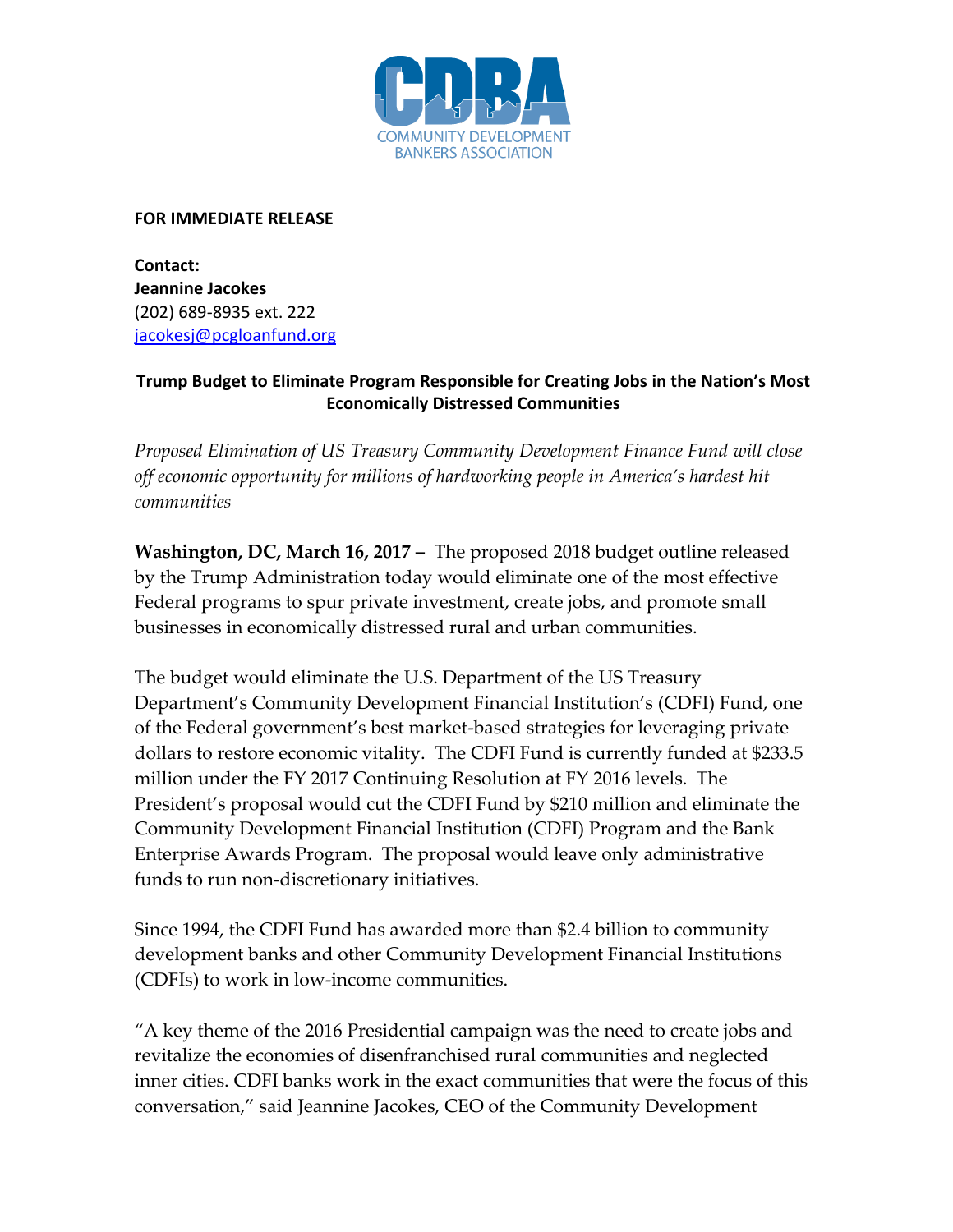Bankers Association, the national trade association for CDFI banks. "Eliminating or reducing the CDFI Fund would stymie economic growth in the communities that need it most."

CDFIs enable hard working families to become homeowners. They finance affordable rental housing. CDFIs also enable growing charter schools to build facilities, support expansion of community health centers, and finance other economy boosting projects.

"Loss of funding for these programs would be devastating. With a very modest amount of Federal money, CDFIs are able to leverage significant private investment to create jobs, expand small businesses, build affordable housing, and expand access to education opportunities and healthcare for people in communities who need it most," said Brian Argrett, Chairman of the Community Development Bankers Association and President & CEO of City First Bank in Washington, DC. "The CDFI Fund is one of the great success stories."

A CDFI Fund analysis of Fiscal Year 2015 CDFI Program awardees found that this subset of CDFIs made over 41,000 loans or investments totaling over \$3 billion. The awardees financed over 12,000 small businesses with average loan size was \$73,000. The CDFIs also financed over 25,000 affordable housing units. 14,000 microloans, 11,807 consumer loans, and 12,500 home improvement loans.

The Bank Enterprise Awards Program provides incentives for banks to target resources to the most impoverished communities. A CDFI Fund analysis found that 90% of all BEA monies go to the lowest income communities with 30% poverty and 1.5 times the national unemployment rates. BEA awards principally go to small community banks; 44% of all award dollars have gone to small banks with total assets of less than \$250 million and 87% of awards went to community banks with less than \$1 billion in total assets over the past five years.

## **About the CDFI Fund**

The Community Development Financial Institutions (CDFI) Fund was created by the Riegle Community Development and Regulatory Improvement Act of 1994. A bureau of the US Treasury Department, the CDFI Fund operates programs that use modest amounts of Federal money to leverage a multiple of private sector capital to promote revitalization of low-income communities and bring disenfranchised populations into the economic mainstream.

## **About CDBA**

The Community Development Bankers Association (CDBA) is the voice and champion of the community development banking movement. CDBA and its 67